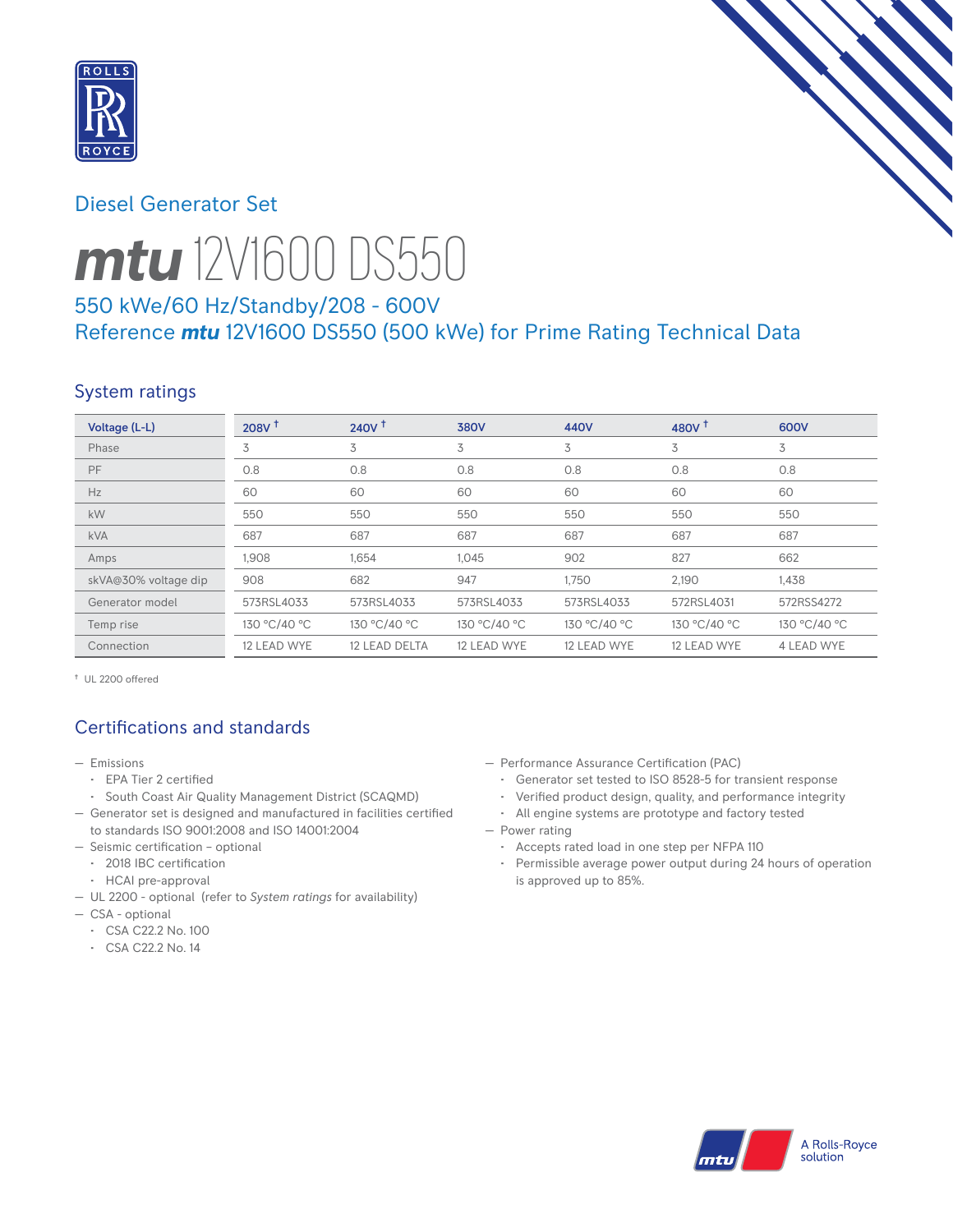## Standard features \*

- Single source supplier
- Global product support
- Two (2) Year/3,000 Hour Basic Limited Warranty
- 12V1600 diesel engine
	- 21.0 liter displacement
	- Common rail fuel injection
	- 4-cycle
- Engine-generator resilient mounted
- Complete range of accessories
- Cooling system
- Integral set-mounted
	- Engine-driven fan

# Standard equipment \*

#### Engine

- Air cleaners
- Oil pump
- Oil drain extension and shut-off valve
- Full flow oil filters
- Closed crankcase ventilation
- Jacket water pump
- Thermostats
- Blower fan and fan drive
- Radiator unit mounted
- Electric starting motor 24V
- Governor electronic isochronous
- Base formed steel
- SAE flywheel and bell housing
- Charging alternator 24V
- Battery box and cables
- Flexible fuel connectors
- Flexible exhaust connection
- EPA certified engine

#### **Generator**

- NEMA MG1, IEEE, and ANSI standards compliance for temperature rise and motor starting
- Sustained short circuit current of up to 300% of the rated current for up to 10 seconds
- Self-ventilated and drip-proof
- Superior voltage waveform
- Digital, solid state, volts-per-hertz regulator
- Brushless alternator with brushless pilot exciter
- 4 pole, rotating field
- 130 °C maximum standby temperature rise
- 1-bearing, sealed
- Flexible coupling
- Full amortisseur windings
- 125% rotor balancing
- 3-phase voltage sensing
- $\pm$  0.25% voltage regulation no load to full load
- 100% of rated load one step
- 5% maximum total harmonic distortion
- Generator
	- Brushless, rotating field generator
	- 2/3 pitch windings
	- Permanent Magnet Generator (PMG) supply to regulator
- 300% short circuit capability
- Digital control panel(s)
	- UL recognized, CSA certified, NFPA 110
	- Complete system metering
	- LCD display

### Digital control panel(s)

- Digital metering
- Engine parameters
- Generator protection functions
- Engine protection
- CANBus ECU communications
- Windows®-based software
- Multilingual capability
- Communications to remote annunciator
- Programmable input and output contacts
- UL recognized, CSA certified, CE approved
- Event recording
- IP 54 front panel rating with integrated gasket
- NFPA 110 compatible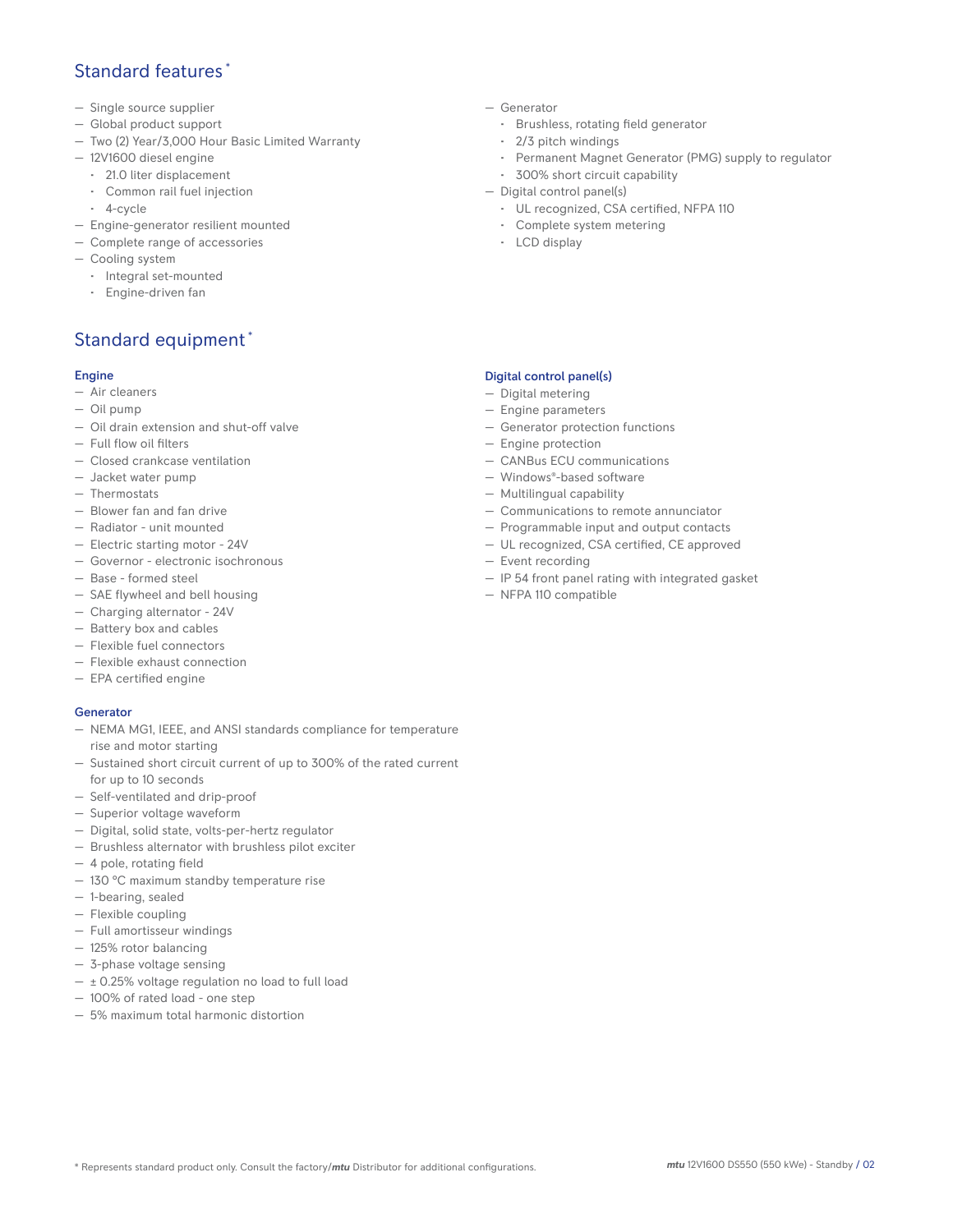# Application data

#### Engine

| Manufacturer                | mtu                           |
|-----------------------------|-------------------------------|
| Model                       | 12V1600G70S                   |
| Type                        | 4-cycle                       |
| Arrangement                 | $12-V$                        |
| Displacement: L (cu in)     | 21.0 (1,281)                  |
| Bore: cm (in)               | 12 (4.72)                     |
| Stroke: cm (in)             | 15(5.91)                      |
| Compression ratio           | 17.5:1                        |
| Rated rpm                   | 1.800                         |
| Engine governor             | electronic isochronous (ADEC) |
| Maximum. power: kWm (bhp)   | 613 (822)                     |
| Steady state frequency band | ± 0.25%                       |
| Air cleaner                 | dry                           |
|                             |                               |

## Liquid capacity

| Total oil system: L (gal)             | 73 (19.3) |
|---------------------------------------|-----------|
| Engine jacket water capacity: L (gal) | 65 (17.2) |
| System coolant capacity: L (gal)      | 106(28.1) |

#### Electrical

| Electric volts DC                                            | 24    |
|--------------------------------------------------------------|-------|
| Cold cranking amps under -17.8 $^{\circ}$ C (O $^{\circ}$ F) | 1.050 |
| Batteries: group size                                        | 4D    |
| Batteries: quantity                                          |       |
|                                                              |       |

#### Fuel system

| Fuel supply connection size    | $-10$ JIC 37 $\degree$ female               |
|--------------------------------|---------------------------------------------|
|                                | M20 x 1.5 male adapter provided             |
| Fuel return connection size    | -6 JIC 37° female                           |
|                                | M <sub>14</sub> x 1.5 male adapter provided |
| Maximum fuel lift: m (ft)      | 5(16)                                       |
| Recommended fuel               | diesel #2                                   |
| Total fuel flow: L/hr (gal/hr) | 402 (106.2)                                 |
|                                |                                             |

#### Fuel consumption

|                      | <b>LUGE CONSUMPTION</b>                                              |              |
|----------------------|----------------------------------------------------------------------|--------------|
| ū                    | At 100% of power rating: L/hr (gal/hr)                               | 140.4 (37.1) |
| S                    | At 75% of power rating: L/hr (gal/hr)                                | 106 (28)     |
| e                    | At 50% of power rating: L/hr (gal/hr)                                | 75.3 (19.9)  |
| V                    |                                                                      |              |
| 1)                   | Cooling - radiator system                                            |              |
| 2)                   | Ambient capacity of radiator: °C (°F)                                | 50 (122)     |
| 1)                   | Maximum restriction of cooling air:                                  |              |
| :1                   | intake and discharge side of radiator: kPa (in. H <sub>2</sub> 0)    | 0.2(0.8)     |
| 0                    | Water pump capacity: L/min (gpm)                                     | 517 (137)    |
| C)                   | Heat rejection to coolant: kW (BTUM)                                 | 242 (13,762) |
| 2)                   | Heat rejection to after cooler: kW (BTUM)                            | 150 (8,530)  |
| ℅                    | Heat radiated to ambient: kW (BTUM)                                  | 62.2 (3,537) |
| .<br>V               | Fan power: kW (hp)                                                   | 23.1(31)     |
|                      | Air requirements                                                     |              |
| .3)                  | Aspirating: *m <sup>3</sup> /min (SCFM)                              | 52 (1,844)   |
| .2)                  | Air flow required for radiator                                       |              |
| :1)                  | cooled unit: *m <sup>3</sup> /min (SCFM)                             | 756 (26,700) |
|                      | Remote cooled applications; air flow required for                    |              |
|                      | dissipation of radiated generator set heat for a                     |              |
| 24                   | maximum of 25 °F rise: *m <sup>3</sup> /min (SCFM)                   | 226 (7,977)  |
| 50                   |                                                                      |              |
| ŀD<br>$\overline{2}$ | * Air density = $1.184 \text{ kg/m}^3$ (0.0739 lbm/ft <sup>3</sup> ) |              |
|                      | <b>Exhaust system</b>                                                |              |
|                      | Gas temperature (stack): °C (°F)                                     | 413 (775)    |
| ıle                  | Gas volume at stack temperature: $m^3/m$ in (CFM)                    | 126 (4,450)  |
| эd                   | Maximum allowable back pressure at                                   |              |
|                      |                                                                      |              |

outlet of engine, before piping: kPa (in.  $H_2O$ )

0) 8.5 (34.1)